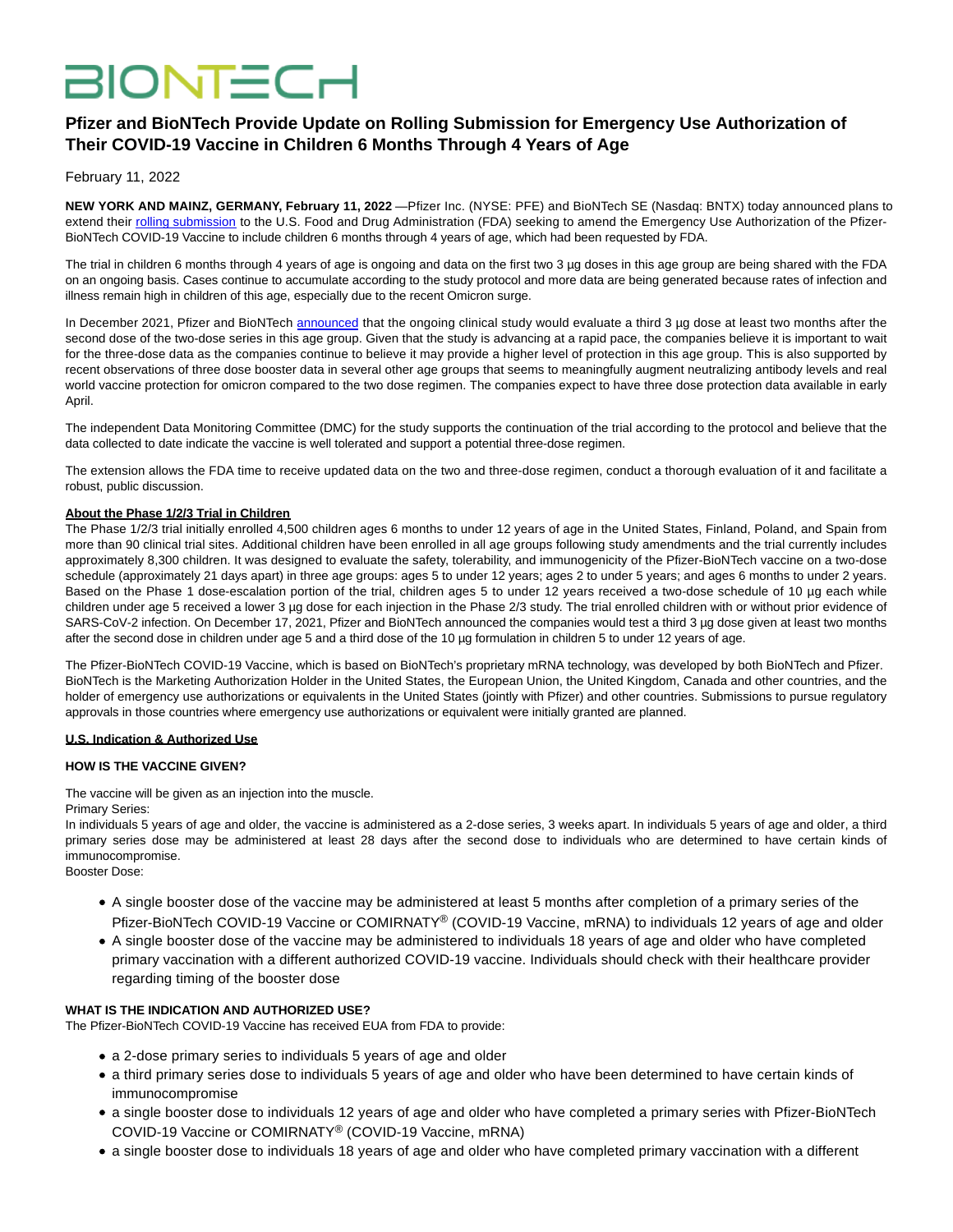authorized COVID-19 vaccine. The booster schedule is based on the labeling information of the vaccine used for the primary series

COMIRNATY® (COVID-19 Vaccine, mRNA) is an FDA-approved COVID-19 vaccine made by Pfizer for BioNTech.

- It is approved as a 2-dose series for prevention of COVID-19 in individuals 16 years of age and older
- It is also authorized under EUA to provide:
	- a 2-dose primary series to individuals 12 through 15 years of age
	- a third primary series dose to individuals 12 years of age and older who have been determined to have certain kinds of immunocompromise
	- a single booster dose to individuals 12 years of age and older who have completed a primary series with Pfizer-BioNTech COVID-19 Vaccine or COMIRNATY® (COVID-19 Vaccine, mRNA)
	- a single booster dose to individuals 18 years of age and older who have completed primary vaccination with a different authorized COVID-19 vaccine. The booster schedule is based on the labeling information of the vaccine used for the primary series

### **EUA Statement**

Emergency uses of the vaccine have not been approved or licensed by FDA, but have been authorized by FDA, under an Emergency Use Authorization (EUA) to prevent Coronavirus Disease 2019 (COVID-19) in individuals 5 years of age and older. The emergency uses are only authorized for the duration of the declaration that circumstances exist justifying the authorization of emergency use of the medical product under Section 564(b)(1) of the FD&C Act unless the declaration is terminated or authorization revoked sooner. Please see EUA Fact Sheets at [www.cvdvaccine-us.com.](https://www.globenewswire.com/Tracker?data=lTeonvWBCEAA6BpyHrQLm7hbYIv6R5O0GtktH9mt_07-IcGx6reT9dN6QBA4mK0fPIJ57yS460pr-IIgC2SD3o5rJsc-2hvxf31Na4EPcRU=)

### **IMPORTANT SAFETY INFORMATION**

Individuals should **not** get the vaccine if they:

- had a severe allergic reaction after a previous dose of this vaccine
- had a severe allergic reaction to any ingredient of this vaccine

Individuals should tell the vaccination provider about all of their medical conditions, including if they:

- have any allergies
- have had myocarditis (inflammation of the heart muscle) or pericarditis (inflammation of the lining outside the heart)
- have a fever
- have a bleeding disorder or are on a blood thinner
- are immunocompromised or are on a medicine that affects the immune system
- are pregnant, plan to become pregnant, or are breastfeeding
- have received another COVID-19 vaccine
- have ever fainted in association with an injection

The vaccine may not protect everyone. Side effects reported with the vaccine include:

- There is a remote chance that the vaccine could cause a severe allergic reaction
	- A severe allergic reaction would usually occur within a few minutes to 1 hour after getting a dose of the vaccine. For this reason, vaccination providers may ask individuals to stay at the place where they received the vaccine for monitoring after vaccination
	- Signs of a severe allergic reaction can include difficulty breathing, swelling of the face and throat, a fast heartbeat, a bad rash all over the body, dizziness, and weakness
	- If an individual experiences a severe allergic reaction, they should call 9-1-1 or go to the nearest hospital
- Myocarditis (inflammation of the heart muscle) and pericarditis (inflammation of the lining outside the heart) have occurred in some people who have received the vaccine, more commonly in males under 40 years of age than among females and older males. In most of these people, symptoms began within a few days following receipt of the second dose of the vaccine. The chance of having this occur is very low. Individuals should seek medical attention right away if they have any of the following symptoms after receiving the vaccine:
	- o chest pain
	- o shortness of breath
	- feelings of having a fast-beating, fluttering, or pounding heart
- Additional side effects that have been reported with the vaccine include:
	- severe allergic reactions; non-severe allergic reactions such as rash, itching, hives, or swelling of the face; myocarditis (inflammation of the heart muscle); pericarditis (inflammation of the lining outside the heart); injection site pain; tiredness; headache; muscle pain; chills; joint pain; fever; injection site swelling; injection site redness; nausea; feeling unwell; swollen lymph nodes (lymphadenopathy); decreased appetite; diarrhea; vomiting; arm pain;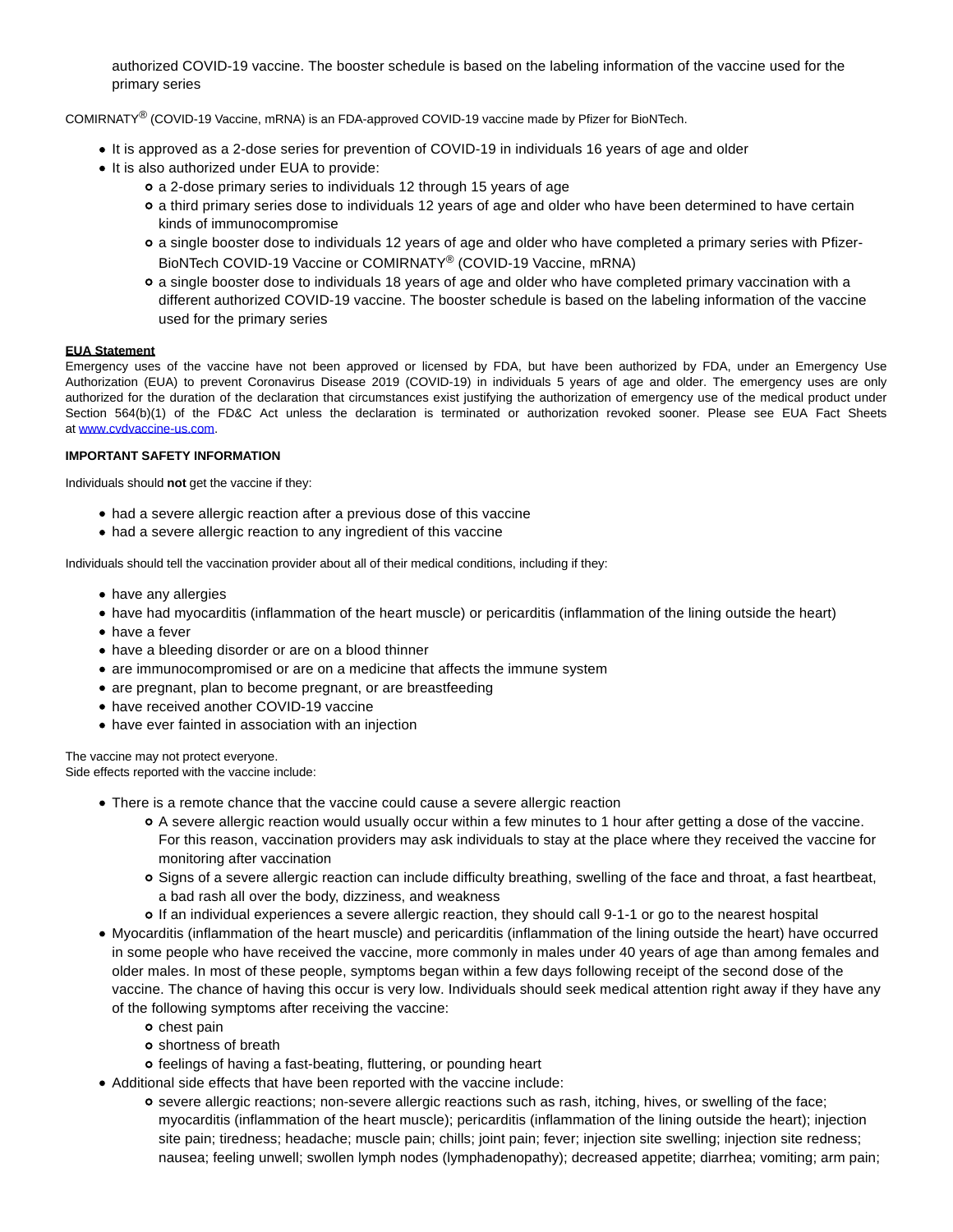fainting in association with injection of the vaccine

These may not be all the possible side effects of the vaccine. Serious and unexpected side effects may occur. The possible side effects of the vaccine are still being studied in clinical trials. Call the vaccination provider or healthcare provider about bothersome side effects or side effects that do not go away

Data on administration of this vaccine at the same time as other vaccines have not yet been submitted to FDA. Individuals considering receiving this vaccine with other vaccines, should discuss their options with their healthcare provider.

Patients should always ask their healthcare providers for medical advice about adverse events. Individuals are encouraged to report negative side effects of vaccines to the US Food and Drug Administration (FDA) and the Centers for Disease Control and Prevention (CDC). Visit [https](https://www.globenewswire.com/Tracker?data=NZWKbj58Cx6bkV8NeK_tunjgg_Dnz1RlbD-TSUJQRKLozNSub-sJixUZPe74X-XeVW4D6JSSx279ogNXjIu7Ew==)://www.vaers.hhs.gov or call 1-800-822-7967. In addition, side effects can be reported to Pfizer Inc. at www.pfizersafetyreporting.com or by calling 1-800-438-1985.

Click for

Fact Sheets and Prescribing Information for individuals 12 years of age and older [Full Prescribing Information \(16 years of age and older\) DILUTE BEFORE USE, Purple Cap](https://www.globenewswire.com/Tracker?data=UI4DSSyNny-YieyRI7PJ303n23zO4FPLUyaErZauJI9fuvWyuPYRtQASvSe6qhN5paYtPJrUde3V9IO7nRCqC_OqzQ15CEOEt_cz9oO_oeo-0r6WV9MuSSG7UOBLj6rO5AOg38k8TPQhJHzzBWyWvIvfqXY4xXxmiy45cQlpZw4EXQ5R7r4oP0wnG0K9dbCQ3yjeX8vO8KpHixcTK5-GyjhThPCL-y2AnZMeAAgrRWL58UljRnnHTUt2Yflrvn1mAwqX7qFTixv0CX9PybOMQymAk2cOHiMqs16eZvNzrOzrUOemhTEGGQy-3El5jPQ09_ER85dinvsur6OAkGTZcU_pr09oZqPy4fNMJBR2yAlGOUWEIgBnK4AfD1t-X-vHJWki2wCAg4e7I3rngX-ywF7LCTdZ_lKW2cDNh1_qpHsAaW2Das1vU83IO0Rcd7xCWhgXgtZ4SSKMpfE6l6-S-Wy3c-p9DsLmdwEEqLKWJaduLQowP03St-XzBQHsf1Yr-2-FjzjFLUSQY5G7dZ2AQ-FLA3bvBK2lcLr74F-vk3_qyCKAx5cwyBPMAf7tnSfRDLmRu3BT_14JqvfQHOHPRg==) [Full Prescribing Information \(16 years of age and older\) DO NOT DILUTE, Gray Cap](https://www.globenewswire.com/Tracker?data=UI4DSSyNny-YieyRI7PJ303n23zO4FPLUyaErZauJI9fuvWyuPYRtQASvSe6qhN5paYtPJrUde3V9IO7nRCqC0w-qqo_P6tkFjUa0ibRcKnU87f80rGI942N2IE6d5KhSwTDLHlB_pfS-jA_slta5-js0puuNuoF7XU75bkAjqgv5O6rOVfZAEw_UtSp33I2A_UF5JoT9mnSf2O-GvNERZ41D6f01b3g9Wf9buHR6qWrnq82jRRGanoxYvcncIFEXN6fk_rjofvRzhwEUGR2G5u0rS2P2bV_CPha1JqhPaM0shA7gpqycMkZpPB9Bfg9U0TUKeGTJRLM3t5cit0D8pNkyai7Xqzt_4_kYqIPg3CCZZglUlK5xKPy4aMR0rcBADhDJBhnPpIz--mGMjhkVVhTovYXMbbIadQTHvrU050VaB4ET0cbGJySuQ3orVHl0otdgQJD_iOq-3Nn2rOKLsmp5O6sUGwKcTgLwfwUNCQCK3BdmzQNg--4pqs2CK9RZJd13aVfsZXZrddUDbTK5CTHFm9qd9tFtn21xijSesNIzyK8ICDt6ourlifZ6eXR) [EUA Fact Sheet for Vaccination Providers \(12 years of age and older\), Purple Cap](https://www.globenewswire.com/Tracker?data=r1G9UPu3hAgMzbZ_EhITO4Sg0c-2wq7hv5Y8mmWXSyq2bdIKZ_3sAHTPvH-fXBkbbxS6wPJadbIghwzrS5F3aK4GZSKQTGI8KcYku2dFmhNadiywhGIL8nw1xig98chtWzHmOubpBa262Jk2Ys85_ZBxhhmg3Dqz32CCIU9huQFAcL9_cHjyo1SWrlhvXmw4M5uet6PcbQOxzya3Vf5Wc3BwSaVC_nfqsFaX-W1-lMpxWEt0-bReMxi-kAUALs9JTqL78AxcqDh-og6T8tET2_-A5ZjRo4L-B6I3gE3rSWpf6L7JAhy8-HQmmUwkoENJhqj8Jin-RcEg3LgkrxNfnSmjqM8oxdor-Ynnj03MeMFJu8eDAxk1PVDd8_81NxHaTTjiNG-T4t9akGLYP_XCMkxYP5AK58W9jKAY2j7gGdXaMq0SnXahvwNzfLf9u_hg47uhDZq-w6IbV5AgbSvdsc-2-HX1zfGCBBWR8BAp4Ofa-DfgLQIKlW2svR3EUxN4fr6MdUiAZllShmad9nTSGtzE4B-pZB7EjgtlcuVcwffmoLuJ13RWgZVwRFjzlSD4) [EUA Fact Sheet for Vaccination Providers \(12 years of age and older\), Gray Cap](https://www.globenewswire.com/Tracker?data=r1G9UPu3hAgMzbZ_EhITO4Sg0c-2wq7hv5Y8mmWXSyq2bdIKZ_3sAHTPvH-fXBkbbxS6wPJadbIghwzrS5F3aK4GZSKQTGI8KcYku2dFmhMSwYjg_0jZHDvGVOluHXqQVPIaAemEaJOwo6OLb63KWHDnZSniZbNDBavRN_hy0IQ7KLtVooU7lZHKNzfGRSGj_iHAGGbNp_Vd0O5AUXdIbhzW9b6e7hPBS-yXgnq7i1w6cDAQLChC6UQ0wNWU_uAB0BNyVTnfanKnHni_hw7yVxuz65eMV4K-ULo-BYt2Fujf2e5CTE3jJYAQUrvwbKggT8W9yvKvBR80nzVKnL7N1DeW6xy8yFqomPxNnGjU9p16LdW8I-E5USZF3_VOhnWrBRjRdrcwMT4JhNqzWY7q36CvCC9IaK-QWRknFt1NjYUlXmShVWb_A1AbX-WW8BoA60B6M0pPVV0pxKLJ4OgFmYZoCFlDTqQyiW4sVdiXz8_ONq_qIlgIdResiB8rRQSA7YNGVn9HDvA9tK-HYyo8BGpywjBqHwGqdQ_JH4MVdf--Q9mFtHW7-qD7WEUSkDm2) [Recipients and Caregivers Fact Sheet \(12 years of age and older\)](https://www.globenewswire.com/Tracker?data=Z7e2fjwD-17hIVjz9sMAZsbrdZimnqGg-P_hqpVJgpFg9ua7URSF6-oHE638OpGrS9KVdkXKKc50hm893yP7BvQNsYtjp7KOj-dhafAjVRzS7NHxhY4f8zN1wZqJEmpKsFD9t8-EymrRtccjhtjJx3n0jTWEbT1GKFRV5Lvq2TScki9RGmBQC1iZ8lrpNulTiY26e-jon4dMwKKlSI5yVemF0AMsavWHWOk1qwhNI-_U7vGfxAZjOD62N8dtDytT64HeU1ZkeC1Qr3JtVA5kuoDhT9V1-kxM36IgGZQ9cEU17zHhCQtdPLULoj18bVqFSQvrpp_22Iw4PjO8lbu6KdCpdKtDtTcNPYOMGAoBkv2eJmw0zfyx8OXF5FFgXZ_2LxIMzZconw8ZdW9EVcWqimSQmwmqduG0XOBY-7FWUfdU2jpI9TgGyN13dGv7f3yYi4vYVw8RguuXxIMOFU6-hwNdyWuuz3fwTf-4WSuIuf0O8AitsnvGxFblW7YrBDoEHvJhCKvhMoQbohr5XnSpcA==)

#### Fact Sheets for individuals 5 through 11 years of age

[EUA Fact Sheet for Vaccination Providers \(5 through 11 years of age\), Orange Cap](https://www.globenewswire.com/Tracker?data=r1G9UPu3hAgMzbZ_EhITO4Sg0c-2wq7hv5Y8mmWXSyq2bdIKZ_3sAHTPvH-fXBkbq39AitYNsn6RC0MQpLUvKceCCOGGIFeGQoKTUGj2ly8wLGViRq0TUcYnyXH-Cmq8qJegZ-1Us2_RkMAztsU2gujQK2D4OxOGM-D0Gyn_RfRWU87OT7KQRbWTMiM4wkPjNvOtJeslKmdSOsUil8vDpVu6QbffU6RgQxueBstOGeyFPH8zDt8IQXxlXxbb_3E0ElOYWuzQusYcH60ha--d1KNtj05LAePX9rXMIMZ5LmribRkWXXpvulikrb31d67w48TeTwod-WSe8NXvsmrGMcSGDRUoi5wuLmd4r3tTDCqQhbfI6brEixFjpIT6c3buzOBZKCq6BYQcqdYRvcBZ_00Ox24DHC5p3jHeegSFqc0zpnV6ueU4cEK6kkrcTi7Tu-Lq0eB4Bdr_R4bbUGucUWWiJxSls5C6-itga9i1WA6Ix73nCM0llh7Nq0yFVt6k9PigxBbAqyc04dxMnrNU5bXUzeaINs_rUuUpM1Fl33iicsC4ZcM1EAeZdGHHhvlY) [Recipients and Caregivers Fact Sheet \(5 through 11 years of age\)](https://www.globenewswire.com/Tracker?data=Z7e2fjwD-17hIVjz9sMAZsbrdZimnqGg-P_hqpVJgpFg9ua7URSF6-oHE638OpGr68OhbTBCQyuSXX01zIF14lmmJBQoDViWnh6G98Ao-89YC7l_9C41yB5jfOPVvYSvtaSSSiQTL8UGlP2MjlijoPzzM33U_EehEv8iV-AI3xUztXfGk5eI18-Lt7_Am-pJlTaH9taRMMzuvr4A3vA_yM4l2w5LQbrPDksORwAc7-qp3oZsFHjubNymPGeVX7r7qV_x6pmWXWOW2vfjG9pcO8qGdafA01tsyEWe7UW8o5oMrgzg3AG8jr-mKEP28BYLFwrGZCPDXbv4t8Vo2t2BOCu5O-nW3SGksNZwJ1R5jZ8yuZR71-3Ct7V9roI5EdGLEX_m9DGrslkEgdXIuiPpZ2If99nzoytTxXwpZRNFqWLFhAF_kfT5o34EPNAa32dAQZClO7NalCEReTAbxYBdv_nz5BZkUovA3L5bgdiQxg-8ZDRThgt9eOLIMXCXNUZDLqowhTp0cLswhWPh5k0MYA==)

#### **About Pfizer: Breakthroughs That Change Patients' Lives**

At Pfizer, we apply science and our global resources to bring therapies to people that extend and significantly improve their lives. We strive to set the standard for quality, safety and value in the discovery, development and manufacture of health care products, including innovative medicines and vaccines. Every day, Pfizer colleagues work across developed and emerging markets to advance wellness, prevention, treatments and cures that challenge the most feared diseases of our time. Consistent with our responsibility as one of the world's premier innovative biopharmaceutical companies, we collaborate with health care providers, governments and local communities to support and expand access to reliable, affordable health care around the world. For more than 170 years, we have worked to make a difference for all who rely on us. We routinely post information that may be important to investors on our website at [www.Pfizer.com.](https://www.globenewswire.com/Tracker?data=lTeonvWBCEAA6BpyHrQLm-AynS857BBcbYMaH9ny-fGynkjXW4edqOcWooNGNqrkt5qPTlmXsG10Bm49m5vBwAYX4b4OQXteQmtIB4Ik1E6bA2G-xfPELKKM1WknpD2N07AmwmLwGpZz2xr8S59E6vy_gGDgvnMvcTcCvnhPhGbfGxsuOt3zzGzWGtpxNmzATtLIYh95rO5IU6qdfBoNezlEWGY-JbIJEf4yBEcv9D56ukJ38sOfnCkLVIkMG3o9nnyig9BGGsqJPPG0UtPEnkUe1lxSLYPDYITZPMsSoawYk-hcgVrXP020GBv21-LIIfD_xqumzmuwzhZ0Y-gfCA==) In addition, to learn more, please visit us on [www.Pfizer.com](https://www.globenewswire.com/Tracker?data=lTeonvWBCEAA6BpyHrQLmzrQTH788rLwtRrzcIbwaOHiLQ_KxaAfzf_7HCkNzWVQYPJ3gTyb1JE2gAxzpAdpW5dR3VovYMrHDnYrSpdhTo-dO-Uim4zykEoOhulDOvKbKHQQrKFjegdFuP5is8zeKLPsrdF-W8rglm8WB9wFTNLYv4OpzEJS68tcK0AcErJaXFxvGYv6hLKiYFA5yz1kul8m9K8jMXven0_JU4bZ4vRE99nPnH3xkhY_8_y746itHlO5K2oCSh5TXw0XqXMsRgxcb9ILb_iSVeQQR342LppHt4f3ia8baFiBdpTk_g2CwVn03LuJTzPucCAj1lmKRA==) and follow us on Twitter at [@Pfizer a](https://www.globenewswire.com/Tracker?data=6UWUQbG3Z18fAG9biCT1oTnvpnIM-gYz0qDtLlG4-1exvXf5SFe5Ag65ZMA_IC_WEtV8Zf1xrnPNvuxJeN8L756fnSAHSbkLavaIVrD9htbcC0C-vwUe4kP3DmdYDX5KRBZivj7BlgaFVjCEiPZm1qXH72C6EYYqwkOfGsRuOOok7UEnv3Xmot637PFb0rTOm-uwLe4DUqmiM6ul2thj5y-AL8E9jFTBSWYgaV55tJStkElg-jxo6_NYDIVrpAIsvzCwOYYRRf9Zk6bs0TjySX87j8XSNl4pHr4m3xOj-O5dBXqbw58Rp_bLaCqFs69y)nd [@Pfizer News,](https://www.globenewswire.com/Tracker?data=6UWUQbG3Z18fAG9biCT1odTrfPvu6Y9CIyoiNdNMrkFP0KZq59EWypkyRqTC7KWWSNfzQ2UtCo3eietUQ-IXBIlho5eaSoISXCYIf6zExyIgkrJoB6jUveYjtxTZxqm8FTXuqAGnaFZNPqQ0OXaWC5x6KYdFk22hv0-UmID_kZhPwXLG2Efgb1ZVZt5GO7JBO_3Gzi1EfrZHusp1NYl-6igR1MOF1av-QOptQkGTiJVEnonehN9Id57Eyj7Q3WLbYU-av9Ez9ekmDLDIYOv0WfmsHQHV6pPfRd6FCUYUIohbZA9zHRSemgycrFZOWl4g4Qsng_bSzgsxZ3b5342R5A==) [LinkedIn,](https://www.globenewswire.com/Tracker?data=3oqpb3_KLlWfOOBoVmlnbU4n2uUo5VzMHyR0DHt6kl1arCz08B8kjGRWhnr12H_RY5GJKwCrnIL0k72QK39Fr7IPmQh-b_-6w9lpNorOLuALEhGjVRglQsBOp5Hn7vvogMDSzkHqdDbCmOgufo0OnsrC51luJuvCUzR3m_PDcDyV1J6t2qm0YK-7-lnCFT0O5-xsKxkR_rCuE3uAue30fOPOv9r0lmpXyr0YM5YHiEQfB08rlT8QakukemXwpN7zrinhoiZ1GNE5CakFVqiZzhJO71WsSR_KdkEWiK0jan65Id1TXh4oP-hiM3F2NcEn_DDUyJA4nMd2sJbuoylRtg==) [YouTube a](https://www.globenewswire.com/Tracker?data=RJCfVCxJnEypF08gruuoYi94vVTPX7z4puy40FS6NqrKiEhaF8_jKWV1L3qH0dXsjmuai_zAuf1_ev6_75qVAKq-t0giQX4cjE9RzOwMy82p36vLUzF4jrLLjglo-1uxSBKWzl2LVIB5r5j1ibDLASs6JbuessBDYVHJuGH1fNDoND4OVir_bCbEkLTfkBR5LJJ9Kji1dfFbNyInnG4W12nI3mvbeS4mZ79ITacQlbwmN7IlPrEklIOOcSFH3gBBicrKFDuDIAO_xpGQQAJqGOjpfTctxPbHxAXsS65QNp5F4XLgNwqFarnRAFUuBEyI)nd like us on Facebook at [Facebook.com/Pfizer.](https://www.globenewswire.com/Tracker?data=95zpI0sMyqQKAC6ly8rWoSwDY53opfXKH_yRHnAMA_P7PeVRv4YpbS1gyiNytKUBRlq0AgNKYdMtxDgHhzBWuV3O7xn-V3A_yoWM8curWvZ87VIoHdL9mOc2RYMu9o-jHcgjxihs7O2vHOGn0aK3q8TxLQFpshfNdPTCXMawWoqqgREVN-uN_3sBdAy4sFwDbkS1PWQwa2yVsTbfzsfchUDqJZ5vZpi3U449t2k4Oko54LlDGHXh6ijFZEAKxWUikOGAoBfo4uR3p130zMNvQAt1MM1eLpL1EFJHjREGovyEcFItzP_bWPxpKdvOeqf59UM0Qra_l2hvmrTjCfFCSVbwdxe_e_3BDQU6h0JlNQs=)

#### **Pfizer Disclosure Notice**

The information contained in this release is as of February 11, 2022. Pfizer assumes no obligation to update forward-looking statements contained in this release as the result of new information or future events or developments.

This release contains forward-looking information about Pfizer's efforts to combat COVID-19, the collaboration between BioNTech and Pfizer to develop a COVID-19 vaccine, the BNT162b2 mRNA vaccine program, and the Pfizer-BioNTech COVID-19 Vaccine, also known as COMIRNATY (COVID-19 Vaccine, mRNA) (BNT162b2) (including a rolling submission seeking to amend the emergency use authorization to include children 6 months through 4 years of age in the U.S., the potential of a three-dose regimen in children 6 months through 4 years of age, qualitative assessments of available data, potential benefits, expectations for clinical trials, the anticipated timing of data readouts, regulatory submissions, regulatory approvals or authorizations and anticipated manufacturing, distribution and supply) involving substantial risks and uncertainties that could cause actual results to differ materially from those expressed or implied by such statements. Risks and uncertainties include, among other things, the uncertainties inherent in research and development, including the ability to meet anticipated clinical endpoints, commencement and/or completion dates for clinical trials, regulatory submission dates, regulatory approval dates and/or launch dates, as well as risks associated with preclinical and clinical data (including the Phase 1/2/3 or Phase 4 data) for BNT162b2 or any other vaccine candidate in the BNT162 program in any of our studies in pediatrics, adolescents or adults or real world evidence, including the possibility of unfavorable new preclinical, clinical or safety data and further analyses of existing preclinical, clinical or safety data or further information regarding the quality of pre-clinical, clinical or safety data, including by audit or inspection; the ability to produce comparable clinical or other results, including the rate of vaccine effectiveness and safety and tolerability profile observed to date, in additional analyses of the Phase 3 trial and additional studies, in real-world data studies or in larger, more diverse populations following commercialization; the ability of BNT162b2 or any future vaccine to prevent COVID-19 caused by emerging virus variants; the risk that more widespread use of the vaccine will lead to new information about efficacy, safety, or other developments, including the risk of additional adverse reactions, some of which may be serious; the risk that preclinical and clinical trial data are subject to differing interpretations and assessments, including during the peer review/publication process, in the scientific community generally, and by regulatory authorities; whether and when additional data from the BNT162 mRNA vaccine program will be published in scientific journal publications and, if so, when and with what modifications and interpretations; whether regulatory authorities will be satisfied with the design of and results from these and any future preclinical and clinical studies; whether and when the rolling submission seeking to amend the EUA in the U.S. to include children 6 months through 4 years of age will be completed and whether and when submissions to request emergency use or conditional marketing authorizations for BNT162b2 in additional populations, for a potential booster dose for BNT162b2 or any potential future vaccines (including potential future annual boosters or re-vaccination), and/or other biologics license and/or emergency use authorization applications or amendments to any such applications may be filed in particular jurisdictions for BNT162b2 or any other potential vaccines that may arise from the BNT162 program, including a potential variant-based vaccine, and if obtained, whether or when such emergency use authorizations or licenses will expire or terminate; whether and when any applications that may be pending or filed for BNT162b2 (including the rolling submission seeking to amend the EUA in the U.S. to include children 6 months through 4 years of age or any other requested amendments to emergency use or conditional marketing authorizations) or other vaccines that may result from the BNT162 program may be approved by particular regulatory authorities, which will depend on myriad factors, including making a determination as to whether the vaccine's benefits outweigh its known risks and determination of the vaccine's efficacy and, if approved, whether it will be commercially successful; decisions by regulatory authorities impacting labeling or marketing, manufacturing processes, safety and/or other matters that could affect the availability or commercial potential of a vaccine, including development of products or therapies by other companies; disruptions in the relationships between us and our collaboration partners, clinical trial sites or third-party suppliers; the risk that demand for any products may be reduced or no longer exist; risks related to the availability of raw materials to manufacture a vaccine; challenges related to our vaccine's formulation, dosing schedule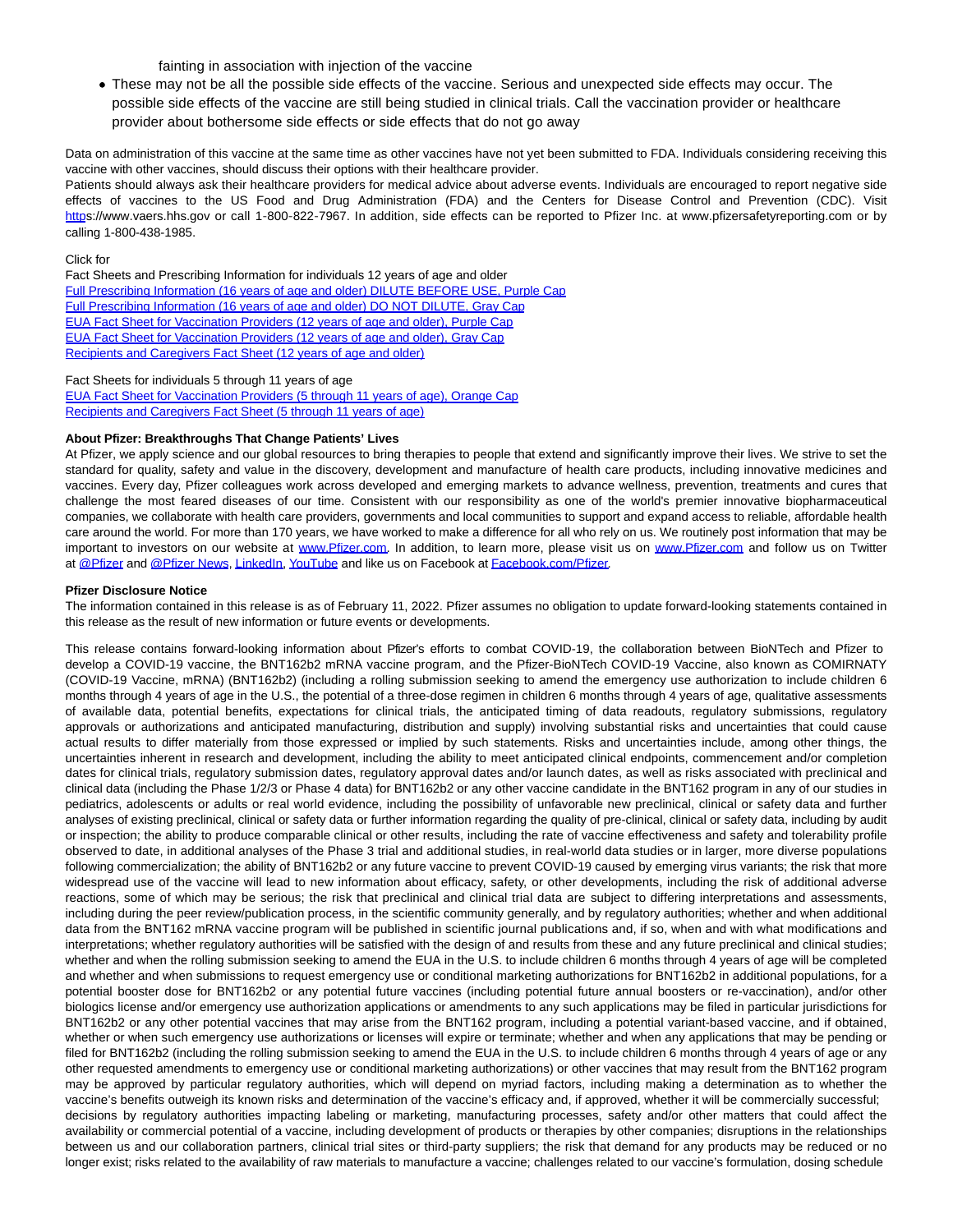and attendant storage, distribution and administration requirements, including risks related to storage and handling after delivery by Pfizer; the risk that we may not be able to successfully develop other vaccine formulations, booster doses or potential future annual boosters or re-vaccinations or new variant-based vaccines; the risk that we may not be able to maintain or scale up manufacturing capacity on a timely basis or maintain access to logistics or supply channels commensurate with global demand for our vaccine, which would negatively impact our ability to supply the estimated numbers of doses of our vaccine within the projected time periods as previously indicated; whether and when additional supply agreements will be reached; uncertainties regarding the ability to obtain recommendations from vaccine advisory or technical committees and other public health authorities and uncertainties regarding the commercial impact of any such recommendations; challenges related to public vaccine confidence or awareness; uncertainties regarding the impact of COVID-19 on Pfizer's business, operations and financial results; and competitive developments.

A further description of risks and uncertainties can be found in Pfizer's Annual Report on Form 10-K for the fiscal year ended December 31, 2020 and in its subsequent reports on Form 10-Q, including in the sections thereof captioned "Risk Factors" and "Forward-Looking Information and Factors That May Affect Future Results", as well as in its subsequent reports on Form 8-K, all of which are filed with the U.S. Securities and Exchange Commission and available at [www.sec.gov a](https://www.globenewswire.com/Tracker?data=lTeonvWBCEAA6BpyHrQLmzJ6RHKM9BjEU_pJUL0L8rad0DnK9IvTT6lIuZX66oMy3LqHATVvMN-h-wY-0YJQ8Hx3ath0LBTKVJdHZleaYXjcfiv4n_IWWuPuzqJQA2n_NKxSPeU0fQP_Ujq1uW8z7NqRdst0OiKedLwlbNPSiMvvdkghyXJI1nckDW9GiBu60FvT2Jweu0ObArfjeoUWWPwh0lQx06lISTMiPezsIo_Ebvoorb616XsDfYjkNX_u3k9YHiM_BQ2iP3y8gwdr8RrHZnMOp71tldoK-UVfZhX61vmMBU3OnDFBS0__VdWqg4veQfULu_odo7hbl-ynU3W6tu42JJyiANzW9niN03s1LpgrfBm9eaXf6rNnirjuv-WYbuClSMwjrbClkBJlKf0jxx3LO8FLWwUpGhuYSqgRzdTgYpP64xT7Dag5zZiBRNTJ_eSWROK_pbnzCbFRxu0CZRZfmEfZdGohKPdMT98=)nd [www.pfizer.com.](https://www.globenewswire.com/Tracker?data=lTeonvWBCEAA6BpyHrQLm2iFvqrmd5BlQgBOHsH4YfD082uh1nz1fF-phrauaUs8BiQaH12GXdBqc9CCjzsme57ZAZDNw0MHUtq6utSbSfWB-7HAllBWULxU7hEP3uZgG-W4TUQxg6wJ9mhc0ZWWCSOcVho5g7QB8NiQxqmlI0AeJhLiK_hehK7uKnDidCyQwdIEtCXQT1sVlQN5p29xjMkvca7psDZvb0OxCFItDMlDqlbmuDk-9PkQ1K9-N22jKdJsS_6axzB5KVL4A7DGLmGtBY-XauxrCdI3dL8ra0CWp5llq5vWgja0WeC-Go56EUOHEviRnzAB26Dq6WPFJx5xhq5kOBxt-wK0VUdSAvt3_H_sxo9GNRWwGUIeTI7Sm9l6ZUgGm4MiLtakP5elWK9RaBu49iCULtreOINxEbYjr2L7PPsfLrKhP3_xRicB1hJoyAJg_OkMLB3fZeSkvVWvgSeqP_fJLIddmvs4W4o=)

#### **About BioNTech**

Biopharmaceutical New Technologies is a next generation immunotherapy company pioneering novel therapies for cancer and other serious diseases. The Company exploits a wide array of computational discovery and therapeutic drug platforms for the rapid development of novel biopharmaceuticals. Its broad portfolio of oncology product candidates includes individualized and off-the-shelf mRNA-based therapies, innovative chimeric antigen receptor T cells, bi-specific checkpoint immuno-modulators, targeted cancer antibodies and small molecules. Based on its deep expertise in mRNA vaccine development and in-house manufacturing capabilities, BioNTech and its collaborators are developing multiple mRNA vaccine candidates for a range of infectious diseases alongside its diverse oncology pipeline. BioNTech has established a broad set of relationships with multiple global pharmaceutical collaborators, including Genmab, Sanofi, Bayer Animal Health, Genentech, a member of the Roche Group, Regeneron, Genevant, Fosun Pharma, and Pfizer. For more information, please visi[t www.BioNTech.de.](https://www.globenewswire.com/Tracker?data=lTeonvWBCEAA6BpyHrQLm_Ape6Llat4fE7f_I2T-YklCbAJHAWBSyHVRjYfIFbPVYpxPQUBBX0-7msXXwFgnD9hdPLmILvlDQnDxJVtHpzFBgD9Dr8oFTNT2LYIyDiGmOcD6eRxHRP7s7jWZkJt7cz6E4gWF0uclXU-mCbPZuJTBzrnZiB6eirBsAPTW_U9zzCDm1Sj8mQXiVvI7Mb2vBNeleG0uxN5mrCnAWIWRWYu_tTz2twBGrv6F8MaRRK-8MalygafudaBGZdaBYffb0aMxYyQSP0SqUA1hRrxpItrv-02sbDGGLph1jyGvOOzICG3JJTA-yD677atQFcIqYA==)

#### **BioNTech Forward-looking Statements**

This press release contains "forward-looking statements" of BioNTech within the meaning of the Private Securities Litigation Reform Act of 1995. These forward-looking statements may include, but may not be limited to, statements concerning: BioNTech's efforts to combat COVID-19; the collaboration between BioNTech and Pfizer including the program to develop a COVID-19 vaccine and COMIRNATY (COVID-19 Vaccine, mRNA) (BNT162b2) (including a rolling submission to amend the Emergency Use Authorization to include children 6 months through 4 years of age in the U.S., the potential of a third dose in children 6 months through 4 years of age, qualitative assessments of available data, potential benefits, expectations for clinical trials, the anticipated timing of regulatory submissions, regulatory approvals or authorizations and anticipated manufacturing, distribution and supply); our expectations regarding the potential characteristics of BNT162b2 in our clinical trials and/or in commercial use based on data observations to date; the ability to produce comparable clinical or other results, including the rate of vaccine effectiveness and safety and tolerability profile observed to date, in additional analyses of the Phase 3 trial and additional studies or in larger, more diverse populations following commercialization; the ability of BNT162b2 to prevent COVID-19 caused by emerging virus variants; the expected time point for additional readouts on efficacy data of BNT162b2 in our clinical trials; the nature of the clinical data, which is subject to ongoing peer review, regulatory review and market interpretation; preclinical and clinical trial data that are subject to differing interpretations and assessments, including during the peer review/publication process, in the scientific community generally, and by regulatory authorities; the widespread use of our vaccine that may lead to new information about efficacy, safety, or other developments, including the risk of additional adverse reactions, some of which may be serious; the timing of submissions to request emergency use or conditional marketing authorizations for a potential booster dose, pediatric populations and/or other biologics license and/or emergency use authorization applications or amendments to any such applications may be filed in particular jurisdictions for BNT162b2 or any other potential vaccines that may arise from the BNT162 program, including a potential variant-based vaccine, and if obtained, whether or when such emergency use authorizations or licenses will expire or terminate; decisions by regulatory authorities that may impact labeling or marketing, manufacturing processes, safety and/or other matters that could affect the availability or commercial potential of our vaccine, including development of products or therapies by other companies; the timing for submission of data for, or receipt of, any marketing approval or emergency use authorization, which will depend on myriad factors, including making a determination as to whether the vaccine's benefits outweigh its known risks and determination of the vaccine's efficacy and, if approved, whether it will be commercially successful; our contemplated shipping and storage plan, including our estimated product shelf life at various temperatures; disruptions in the relationships between us and our collaboration partners, clinical trial sites or other third-parties; risks related to the availability of raw materials to manufacture a vaccine; challenges related to our vaccine's formulation, two-dose schedule and attendant storage, distribution and administration requirements, including risks related to storage and handling after delivery by BioNTech and third-party providers; the ability of BioNTech to supply the quantities of BNT162 to support clinical development and market demand, including our production estimates for 2021; whether and when additional supply agreements will be reached; challenges related to public vaccine confidence or awareness; and uncertainties regarding the impact of COVID-19 to BioNTech's trials, business and general operations. Any forward-looking statements in this press release are based on BioNTech current expectations and beliefs of future events, and are subject to a number of risks and uncertainties that could cause actual results to differ materially and adversely from those set forth in or implied by such forwardlooking statements. These risks and uncertainties include, but are not limited to: the ability to meet the pre-defined endpoints in clinical trials; competition to create a vaccine for COVID-19; the ability to produce comparable clinical or other results, including our stated rate of vaccine effectiveness and safety and tolerability profile observed to date, in the remainder of the trial or in larger, more diverse populations upon commercialization; the ability to effectively scale our productions capabilities; and other potential difficulties.

For a discussion of these and other risks and uncertainties, see BioNTech's Annual Report as Form 20-F for the Year Ended December 31, 2020, filed with the SEC on March 30, 2021, which is available on the SEC's website at [www.sec.gov.](https://www.globenewswire.com/Tracker?data=lTeonvWBCEAA6BpyHrQLm4kY7bEk2O1fDojbot34IbgwFrZYALJ1Jv4iFBu7xMQOt-IbeiRnDFIbrvzkfY7A0f7W7xKCRTsdxwyscWKsILIE1WezDY0Bv_HVOJH7BRMjxvjMOfYC3rtLXw4yhyrDqlbjzJhBZDo7otr-0TbuW7A_6xPfryyiC8Gvl5y3xUAPxa4U3ckDSRgorqigRuuXp7gvx9X3HiAfqm5IjCCf0LTKuy5JeLjaMTx4Ay8LFep8h3HR15OZKGDfe1XmBStAtt-wc0hM21zo9tGCz0aDF5JcnLKmPENhM5NqiHgP5s8G) All information in this press release is as of the date of the release, and BioNTech undertakes no duty to update this information unless required by law.

#### **Pfizer:**

Media Relations +1 (212) 733-7410 [PfizerMediaRelations@pfizer.com](https://www.globenewswire.com/Tracker?data=-Dwscbg2EsuBDwvwryp97hCB1cXzQaL65TIgMaxytTX54t6cFeGLisNgFWR6qbWbLqSZvTxIEzW5Lu2WdtLtliVI4vd0gMfG0ZuwkBmt2ggfB8bSTDRmNUWdWTk5iuK4)

Investor Relations +1 (212) 733-4848 [IR@pfizer.com](https://www.globenewswire.com/Tracker?data=8sI1nZNVWKlWUcy8_r8sy_dcVtqztUK3_ncKPa0KI8R9M5KGLmmieGe2sdFas99DRdIzdN_Dv6dJQgZ4HuajWA==)